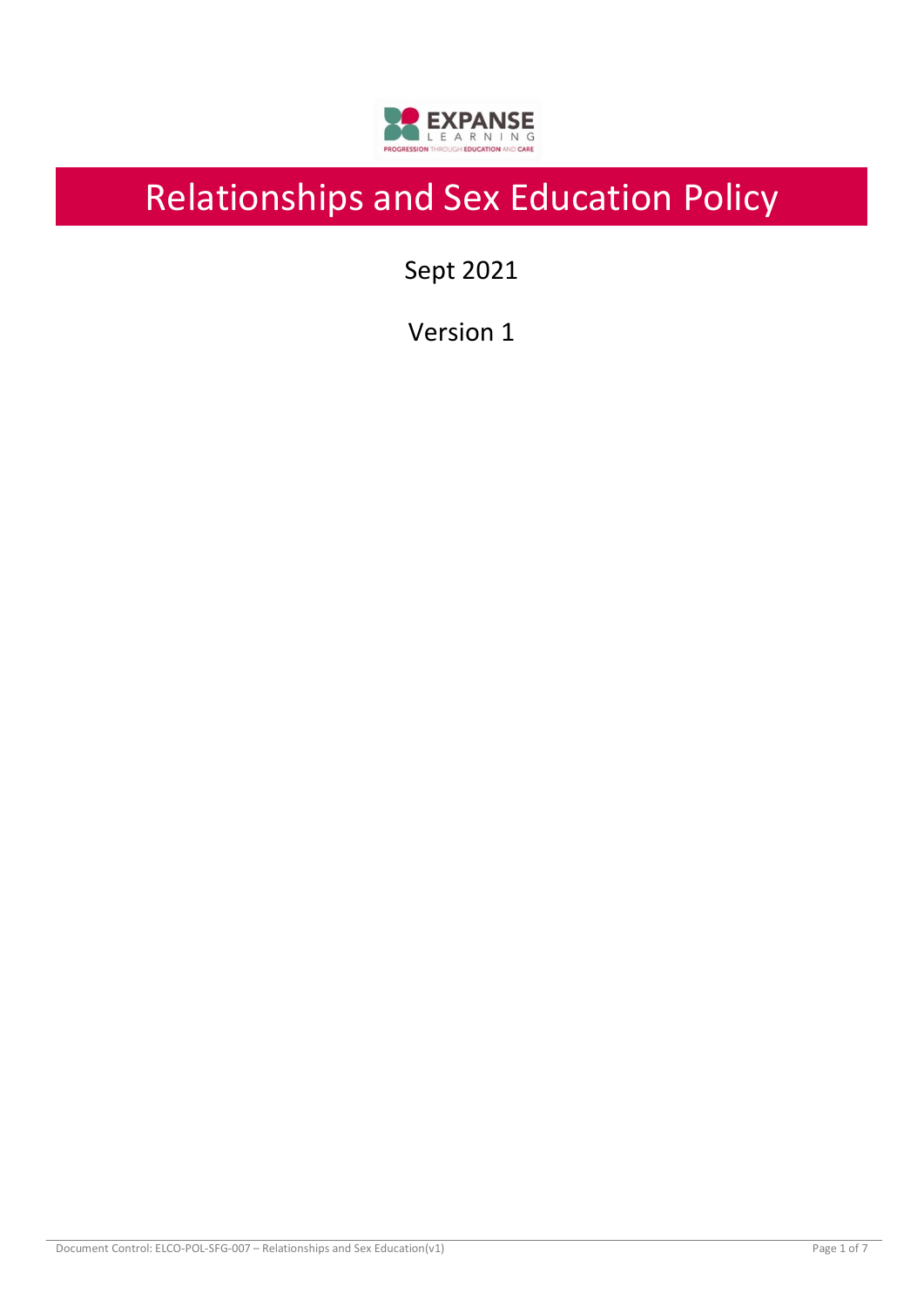# **1. Scope**

This policy applies to all staff at Expanse Learning College (Hereafter referred to as the College).

# **2. Aims of the RSE Policy**

Producing an up to date RSE policy is the responsibility of College SLT.

The purpose of the policy is to:

- o Give information to staff, students and governors about the content, organisation and approach to teaching RSE
- o Enable students in learning about RSE
- o Give a clear statement on what the college aims to achieve from RSE, the values underpinning it and why it is important for college students
- $\circ$  Set out how the college continues delivering key legal requirements in respect of RSE:
	- a) Duty to promote well-being (Children Act 2004)
	- b) Duty to prepare children for the challenges, opportunities and responsibilities of adult life (Education Act 2006)
	- c) Ensure students learn about the nature of marriage and its importance for family life and bringing up of children (Learning and Skills Act 2006)
	- d) Protect students from unsuitable teaching and materials (Learning and Skills Act 2006)
	- e) Make policy available to students and parents
	- f) Meeting the college's safeguarding obligations
	- *g) Right of student to withdraw*
	- *h) Parental withdrawal from all or part of SRE except those parts included in the national curriculum (Education Act 1996)*
	- i) Taken account of the DfE guidance on SRE (2017)
	- j) Prevent discrimination, advance equality of opportunity and foster good relations between different groups (Equality Act 2010)
	- k) Provide SRE which includes (as a minimum, information about HIV/AIDS and other sexually transmitted infections (STI) (Education Act 2002)

# **3. Development of the Policy**

This policy was developed in consultation with college, staff and outside agencies, including National Autistic Society. We have also taken account of the "Relationships Education, Relationships and Sex Education (RSE) and Health Education".

# **4. Links to other policies**

This policy links to the Safeguarding & Child Protection policy, anti-bullying policy, behaviour policy and curriculum policy. Our provision of RSE is part of our approach to support the health and well-being of young people.

# **5. Definition of RSE**

We use the definition suggested by the PSHE Association:

*"SRE is learning about the emotional, social and physical aspects of growing up, relationships, sex, human sexuality and sexual health".*

It has three main elements:

- a) **Knowledge and Understanding** including emotional, social and physical development, body image, human sexuality, gender identity different types of families, different types of relationships, healthy and unhealthy relationships, sex, consent, rights and responsibilities to others, reproduction, sexual health, contraception, the range of local and national sexual health services, reasons and benefits for delaying sexual activity, law about sexual activity and the use of technology and social media, misuse of drugs and alcohol and sexual activity, sexual exploitation and violence in all types of relationships, including personal and family relationships, the impact of pornography on relationships, FGM, being safe including online.
- b) **Personal and Social Skills** including managing emotions and relationships, developing self-respect and empathy for others, resilience to cope with change, how to make choices and understanding the consequences of choices, managing conflict, dealing with peer pressure, recognising and avoiding exploitation and abuse, communicating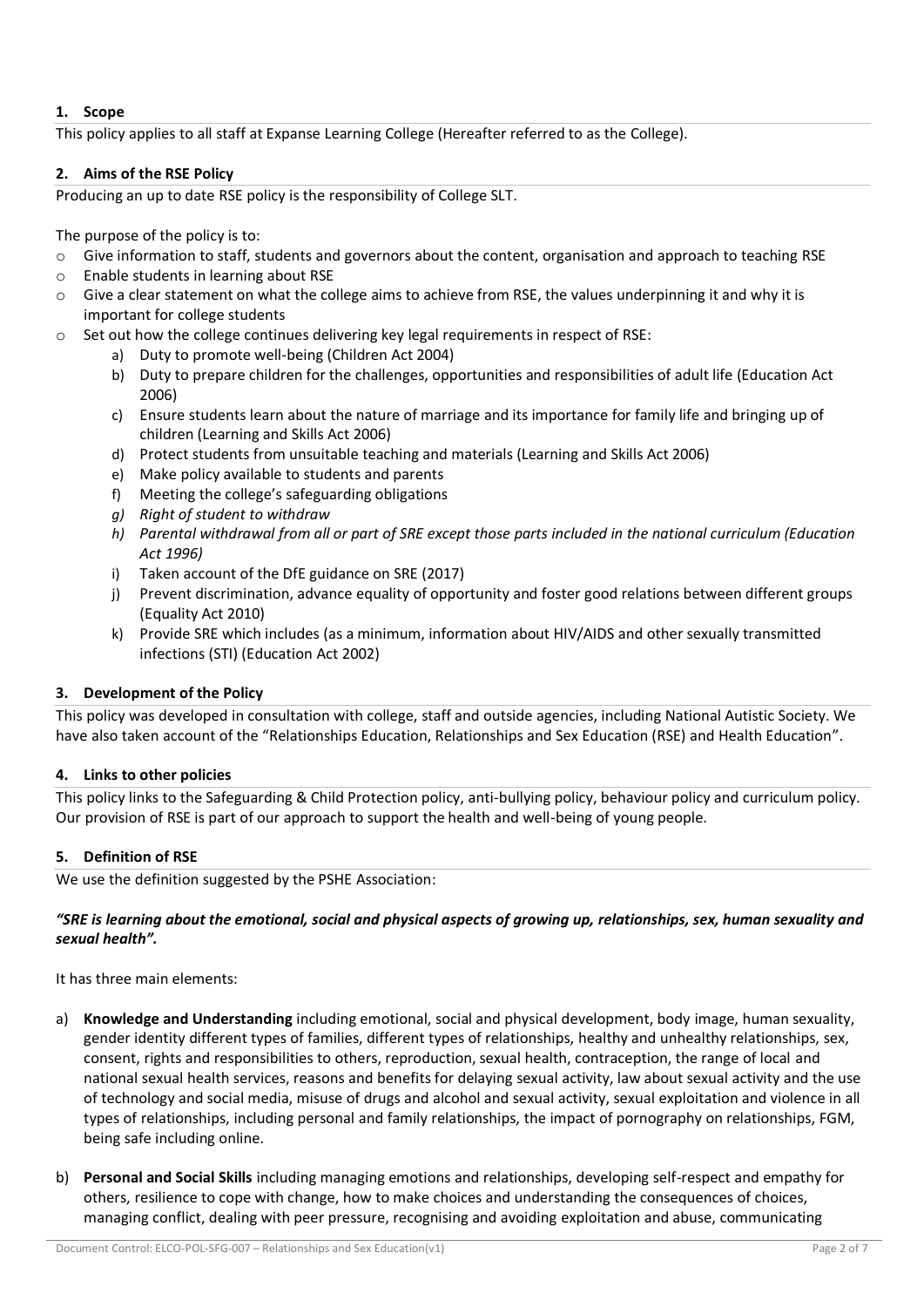respectfully, making responsible and safe decisions, how to identify, assess and manage risk, ask for help and access advice and services

c) **Attitudes and Values** including understand a range of views about relationships and sex in society, respect in relationships, the importance of stable and loving relationships including marriage (both heterosexual and same sex) and civil partnerships, respect, love and care, rights and respect for rights in relationships, value of family life, gender equality, acceptance of difference and diversity. Understanding that violence, coercion and sexual exploitation in relationships is unacceptable, including forced marriage, understanding that discrimination based on gender, gender identity, sexual orientation, disability, ethnicity, culture, age, faith is unacceptable, promoting equality and challenging inequality

#### **6. Why teach RSE at the college?**

- $\circ$  It prepares young people for the physical and emotional changes that will take place at puberty
- o It helps develop positive attitudes, values and self-esteem and challenges negative attitudes and prejudices.
- o It helps promote equality in relationships
- o It helps make sense of misinformation in the media and from peers
- o It provides an opportunity to talk about feelings and relationships
- $\circ$  It helps develop the skills necessary for effective communication and loving, caring, respectful and happy relationships.
- $\circ$  It protects young people from risk and harm in relationships, including violence and sexual exploitation and inappropriate online content and communication
- $\circ$  It helps deal appropriately with social and cultural pressures because of being exposed to distorted or inaccurate view of sex and relationships in the media
- o It helps to reduce early sexual activity, prevent teenage conceptions, STIs, sexual exploitation and abuse, domestic violence and FGM

#### **7. Values promoted through RSE**

We believe that students should have accurate information that relates to their needs. They need help to explore their own feelings and attitudes, and those of society, to develop values on which to base decisions about relationships. They need to learn the communication skills necessary to help them take increasing responsibility for their own sexual behaviour.

RSE within the curriculum promotes the aims and values of our college which include

- o Respect for self and others
- o Commitment, trust and love within relationships
- o Rights and responsibilities in relationships
- o Understanding diversity regarding religion, gender, gender identity, culture and sexual orientation
- $\circ$  Reducing intolerance and discrimination based on sexual orientation, disability, ethnicity, religion, and gender
- o Acceptance of difference and diversity
- $\circ$  Promote gender equality, challenge gender stereotypes and inequality and promotes equality in relationships
- o Value of family life and of stable and loving relationships, including marriage (both heterosexual and same sex) and civil partnerships, for bringing up children

RSE will support the importance of strong and stable relationships, including marriage for heterosexual and same sex couples and civil partnerships, for family life and bringing up children. Care is taken to ensure there is no stigmatisation of students based on their individual personal circumstances.

# **8. Aims for RSE**

To enable students to:

- o Develop the confidence to talk, listen and think about feelings and relationships
- o Develop skills to make and maintain positive and healthy relationships
- $\circ$  Understand the importance of respect, responsibility, love and care in relationships
- o Understand and respect different types of relationships, including friendships, family relationships (including families with same sex parents), dealing with strangers and intimate relationships
- o Recognise, understand and build healthy relationships
- o Recognise unhealthy relationships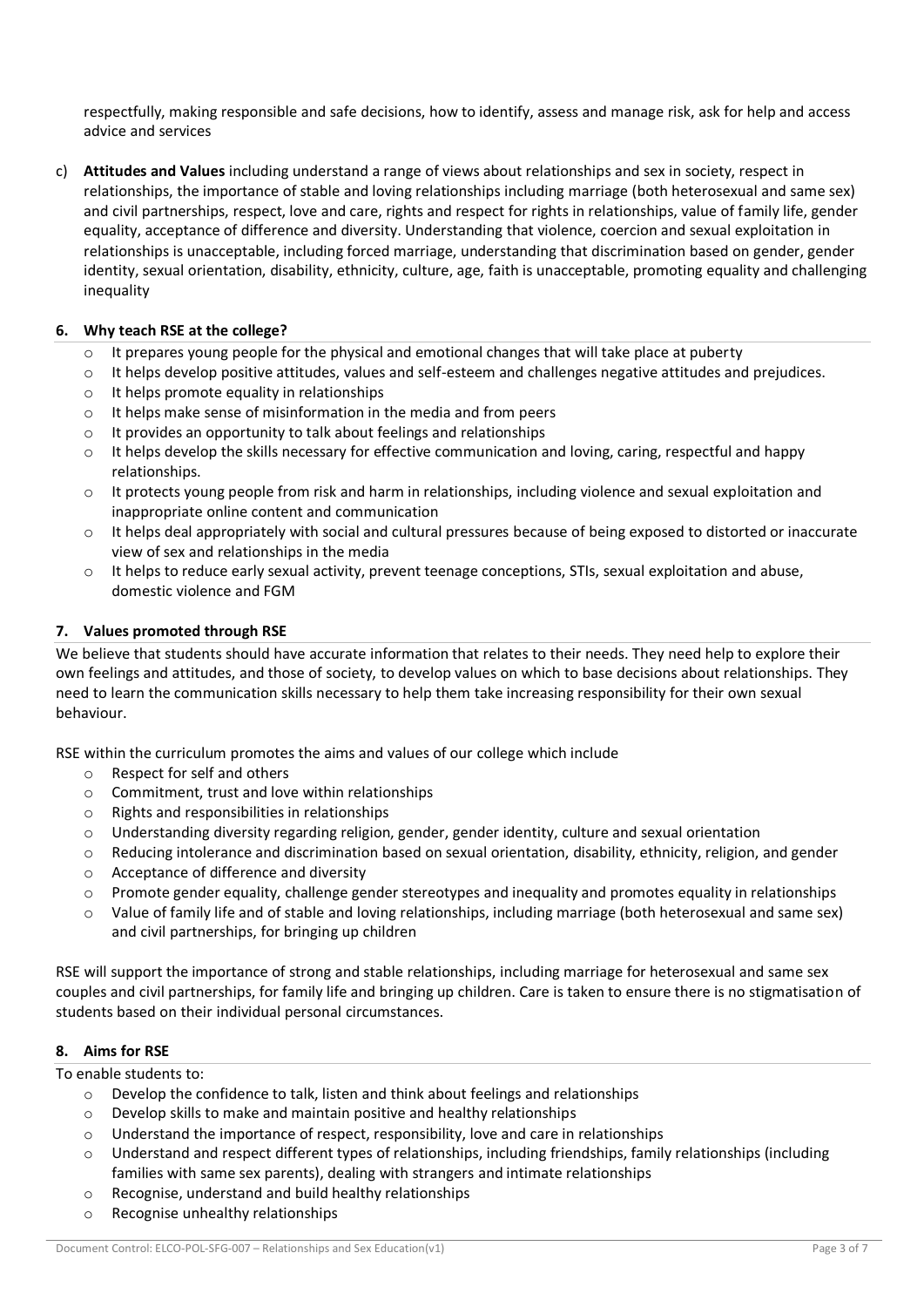- $\circ$  Understand about human sexuality, sexual orientation (heterosexual, gay, lesbian, bisexual), gender identity and transgender issues.
- $\circ$  Know about the law in relation to consent, sex, online communication and sharing sexual images and FGM
- o Understand the impact of pornography on relationships
- o Develop positive and healthy attitudes about growing up
- o Explore their own and other people's attitudes and values
- o Challenge and prevent discrimination based on sexual orientation and gender
- $\circ$  Prevent sexist, sexual, homophobic, biphobia and transphobic language and bullying
- $\circ$  Challenge gender stereotypes and inequality and promote equality and respect in relationships
- $\circ$  Know the correct biological names for the parts of the body, including the male and female reproductive parts
- $\circ$  Know and understand about emotional, social and physical changes at puberty
- o Know and understand about reproduction
- $\circ$  Discuss their concerns and correct misunderstanding they may have gained from the media and peers
- $\circ$  Know how to keep safe online and offline and understand about the consequences of using inappropriate communication and images online
- $\circ$  Recognise when something is risky or unsafe and make healthy and safe choices
- $\circ$  Know where are how to seek information and advice when they need help, including for mental health issues
- $\circ$  Know about contraception and the main types of contraceptives, how to prevent STIs and teenage pregnancy

# **9. Content and Organisation of the RSE Programme**

#### *Where is RSE taught?*

RSE is taught as part of each college cohorts curriculum covering biological, social and emotional aspects. We ensure that the same messages about being safe online are taught through RSE.

#### *What is taught in each cohort?*

The content for each cohort covers knowledge, skills and attitudes and is appropriate to the capacity and needs of students and progresses from one year to another for students returning, building on what has been learnt in previous years.

#### *Who teaches RSE?*

RSE will be delivered by teachers and teaching assistants in specific sessions and by outside visitors and professionals as available and appropriate. Aspects are also embedded within other curriculum subject areas.

When visitors are involved in RSE we will

- $\circ$  plan and evaluate their contribution as part of the college's RSE teaching programme.
- $\circ$  provide the visitor with an up-to-date copy of the college's RSE Policy and ensure they adhere to it
- o Utilise our external visitor's policy to appropriately plan the visit.
- $\circ$  ensure that the class teaching team are present throughout the session, taking responsibility for class management

TAs and Learning Mentors support individual students to ensure that RSE meets their individual needs.

#### **10. How RSE is taught:**

- $\circ$  Students are taught in their cohort groups. Occasionally, it may be necessary to split groups to address barriers to learning.
- $\circ$  Teachers set a group agreement or ground rules with students to ensure that an atmosphere is created where students feel able to ask questions, discuss concerns, talk about feelings and relationships, but do not discuss personal experiences or issues or ask information of each other or the teacher. Staff do not discuss details of their personal experiences or relationships.
- $\circ$  We answer questions honestly and sensitively, appropriate to the age and maturity of the students. Questions may be answered to the whole class, in small groups or on a one-to-one basis, as appropriate. We can also use question boxes so that students can ask questions anonymously.
- o Resources, such as DVDs, YouTube and leaflets are chosen to ensure that they are appropriate to the age and maturity of students. They consider equality of opportunity through their use of language, cultural attitudes, family make-up and images, including body image, avoiding stereotyping, racism and sexism.
- A variety of teaching methods are used that enable students to participate and reflect on their learning such as role play, quizzes, pair and small group work, mixing groups so that students work with a range of peers. We also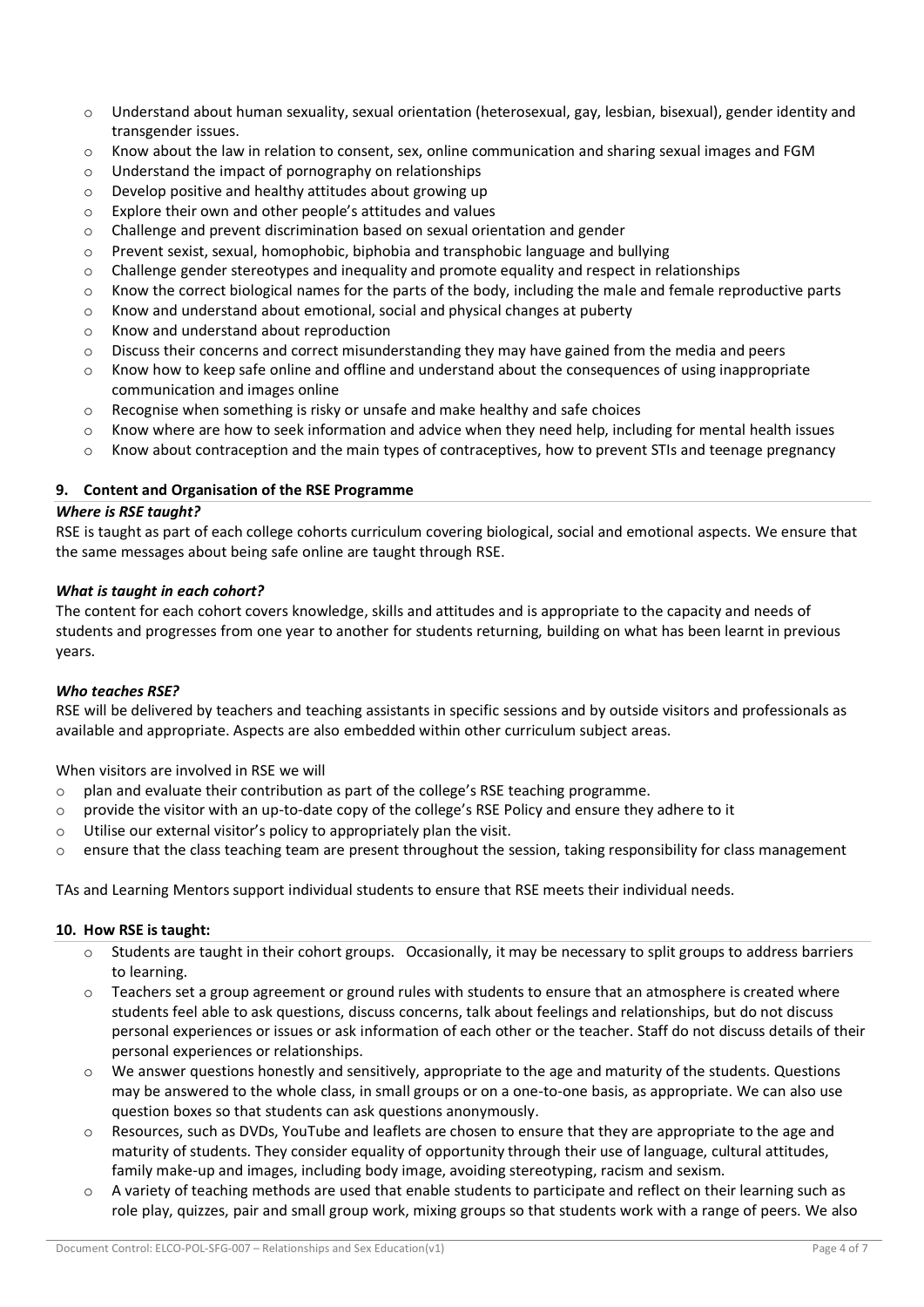use case studies, stories and role plays to help de-personalise discussions and help students gain confidence to talk and listen to each other.

- $\circ$  The RSE policy reflects our equal opportunities policy and the college ensures that the RSE teaching programme is an inclusive one and is appropriate and relevant to student's identified needs. Teachers ensure that the content, approach and use of inclusive language reflect the diversity of the college community, and help all students feel valued and included, regardless of their gender identity, sexual orientation, ability, disability, experiences and family background.
- Where needed, RSE is differentiated to meet the needs of students and specialist resources may be used to respond to their individual needs. In some cases, students have individual support or work in small groups with a TA.
- o Teachers do not offer individual students' advice on contraception. The teaching programme includes information about local services that can offer confidential information and advice.
- $\circ$  Teachers are sensitive to the issues of different types of relationships. Promoting inclusion and reducing discrimination are part of RSE throughout the college and reflect our equality policy. When teaching about relationships and families we include same sex relationships and specific understanding of different types of relationships, including lesbian, gay and bisexual relationships.
- Homophobic, biphobia and transphobic references, language and bullying are not tolerated in college and are challenged and dealt with as part of our commitment to promoting inclusion, gender equality and preventing bullying.
- $\circ$  Teaching about different families is part of RSE and we aim to reflect the broad range of experiences amongst students and ensure all students feel their family is valued, such as: single parent families; recently divorced parents; parents who are married, parents who are not married, parents who have non-monogamous relationships; lesbian, gay or bisexual parents; children living between two homes; in foster homes; in residential homes and living with relations other than biological parents. We will emphasise the importance of strong and supportive relationships, including marriage (both heterosexual and gay) and civil partnerships, for family life and bringing up children.

### **11. Involving Students**

To ensure the RSE programme meets the needs of students, college SLT and teachers regularly undertake reviews of the curriculum and materials used and keep abreast of new developments and changes. Similarly, through our student forums we canvass the views of our students in relation to the subject matter and methods of delivery.

Students are involved in raising awareness about relevant RSE issues such as sexual exploitation, domestic violence, keeping safe online and equality in relationships. The college displays prominently and discretely where appropriate information about where to go to get advice and information locally including young people's sexual health services. Information about these services can also be found on noticeboards.

#### **12. Confidentiality, safeguarding and child protection**

Although RSE is not about personal disclosures and personal issues, it is possible that a student may disclose personal information. Staff understand that they cannot promise students absolute confidentiality. Although teachers cannot offer unconditional confidentiality, students are reassured that their best interests will be maintained. They will be reminded that if confidentiality must be broken, they will be informed first, if possible, and then supported as appropriate. They are encouraged to talk to their parents or carers and are provided with support to do so.

If teachers are concerned in any way that a student is at risk of sexual or any other kind of abuse, they will talk to the Designated Safeguarding Lead and follow the college's Child Protection Procedures.

This college upholds the right of any health professional to work within their professional code of conduct. However, when professionals are delivering aspects of RSE in the classroom they are bound by the college's RSE and External Speakers policies.

#### **13. Assessing RSE**

Students' progress in learning is based on assessment involving teachers, pastoral officers and teaching support staff alongside student self-assessment.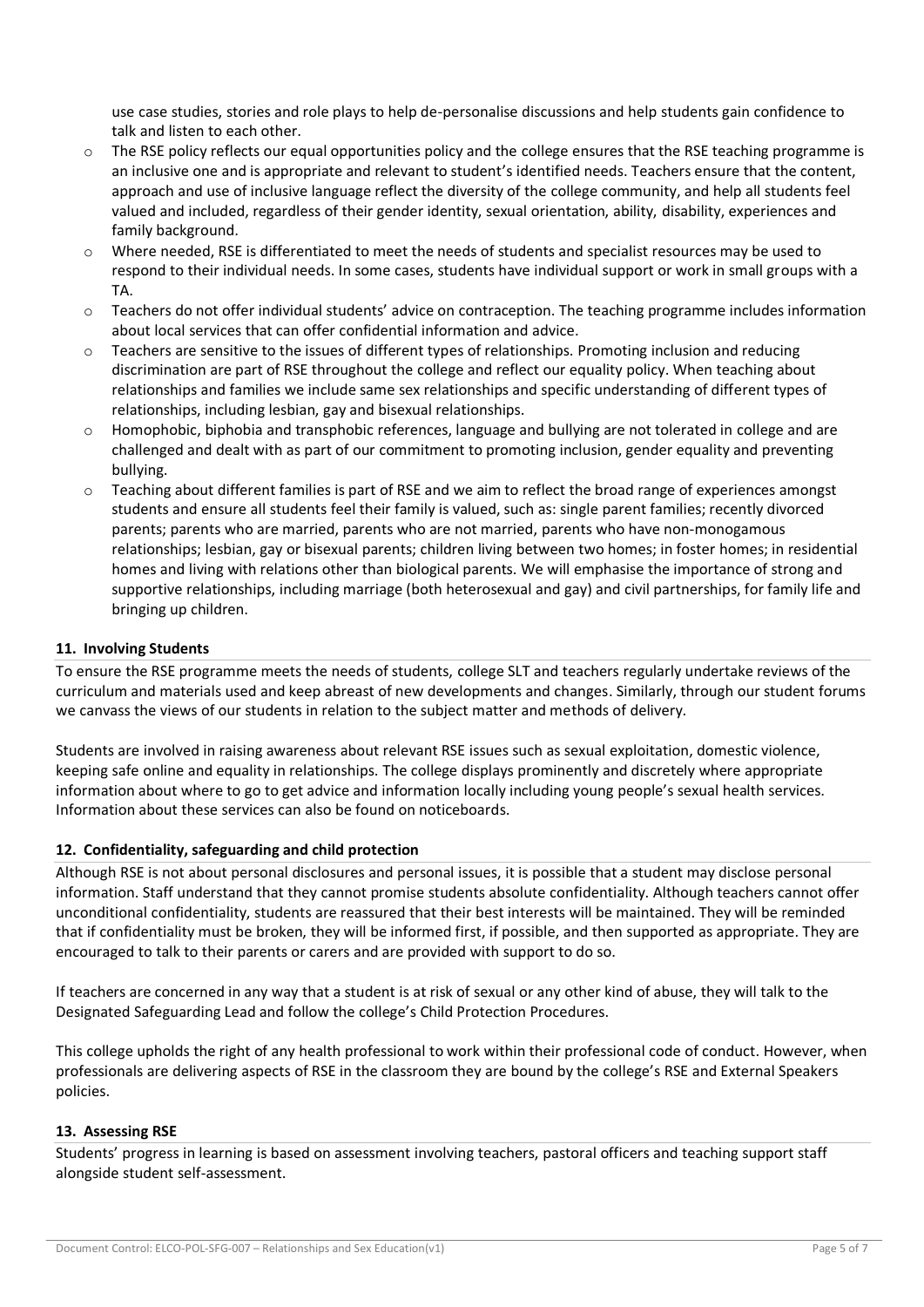# **14. Monitoring and evaluating RSE**

Heads of College monitor teachers' planning and work with staff to monitor delivery of RSE sessions being taught. Students and staff are involved in evaluating the RSE teaching programme as part of stakeholder feedback activities

#### **15. Training staff to deliver RSE**

It is important that RSE is taught by teachers that are knowledgeable, skilled and confident. We ensure that teachers are trained to teach RSE and provide a range of training opportunities including INSET, team teaching, classroom observations, online and external training courses.

Training could include:

- o What to teach and when?
- o Leading discussions about attitudes and values
- o Information updates
- o Practising a variety of teaching methods
- o Facilitating group discussions
- o Answering questions
- o Managing sensitive and controversial issues

#### **16. Working with Students and Parents around Withdrawal**

We place the utmost importance on responsibility of students and parents, carers for their personalised learning.

We will take every opportunity to inform and involve both by

- o Making the policy available on the college's website
- $\circ$  Including a summary of the content and organisation of RSE in year on the college website.
- o Providing materials and resources to use
- o Discussing individual concerns

Students, parents and carers are made aware of withdrawing from RSE. Even if withdrawn from RSE lessons, should students ask questions at other times, these questions will be answered honestly by staff. Staff are made aware that withdrawal information is recorded within DatabridgeMIS.

#### **17. Disseminating the policy**

A copy of this policy is on the college website. It is included in the following:

- o Staff Induction
- o Admissions Stage Two Process for Parents/Carers of prospective new students
- o DatabridgeMIS System
- o Governor Secure Area
- o Copies are supplied to visitors providing RSE in college.

#### **18. Key contacts:**

- o Designated Safeguarding: Lead Lorraine Woosey
- o Head of College Leigh: Emma Taylor
- o Head of College Orrell: Steph Howard